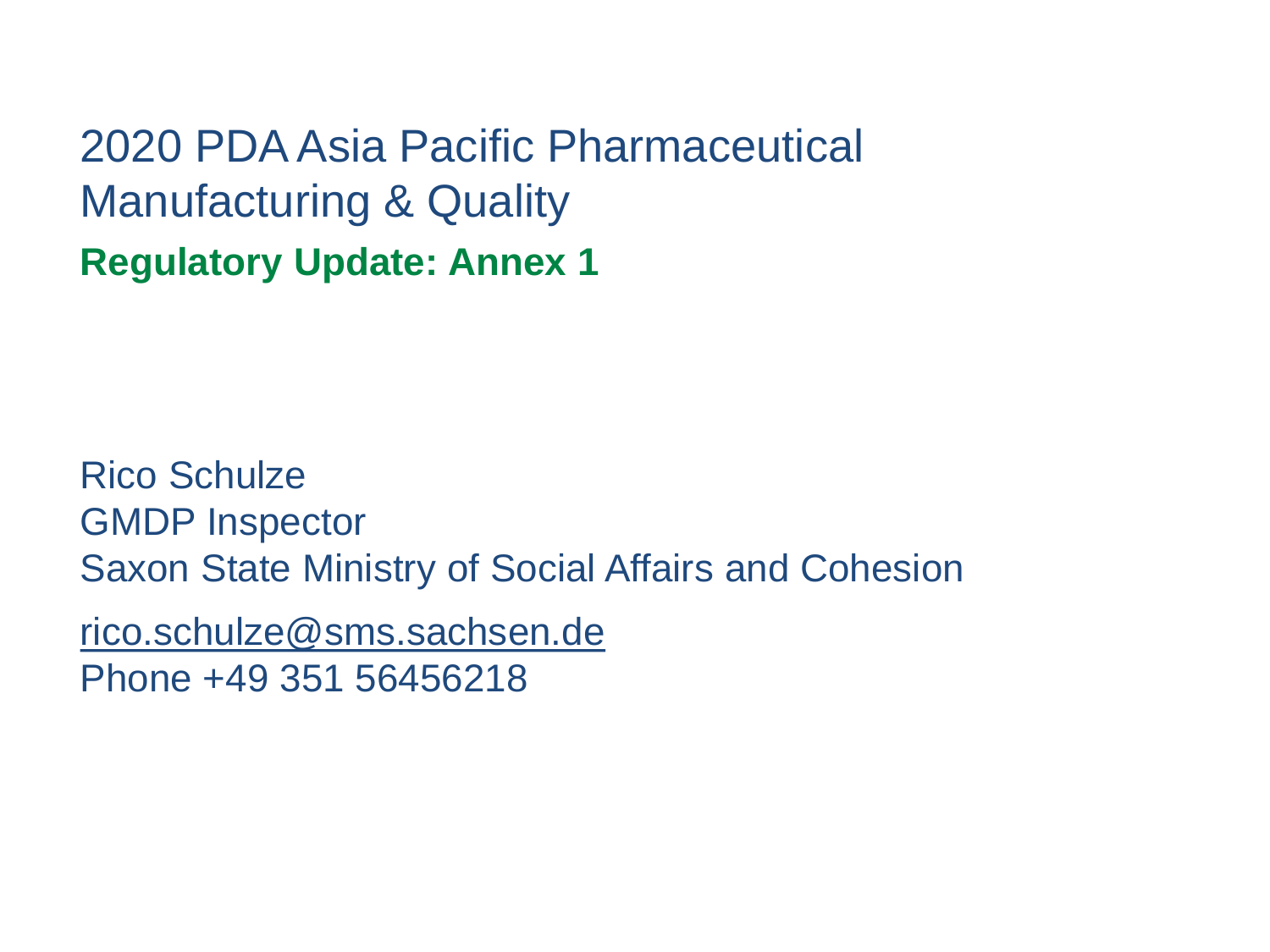#### GMP Supervision in Germany

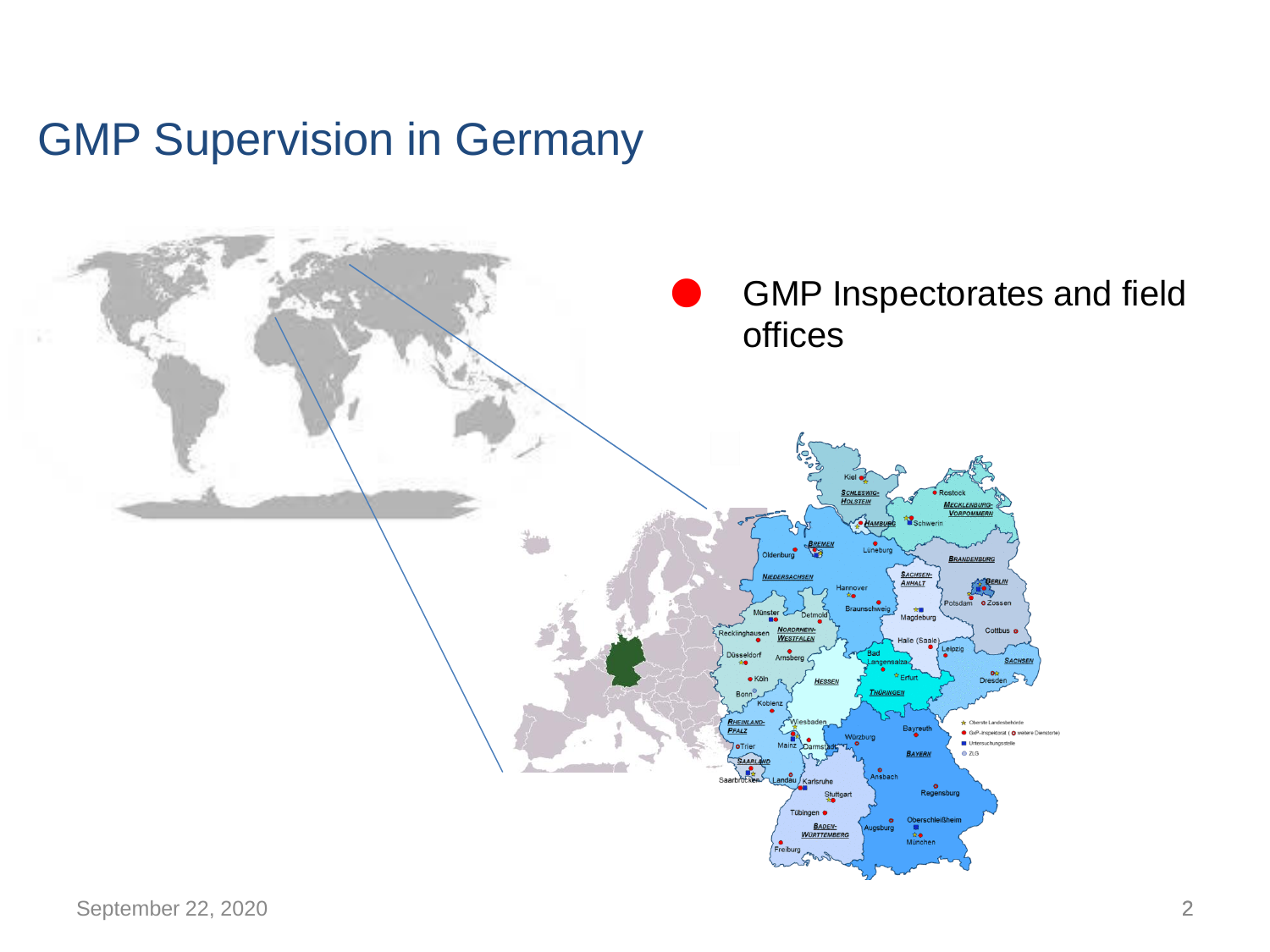## **Manufacture of Sterile Medicinal Products** Annex 1

History (I):

- **EXECUTE:** First issued in 1971/1989
- Revisions in 1996, 2003, 2005, 2007 and 2009 (no full revisions)
- Proposal for full revision in 2012, concept paper issued in 2015
- Draft for comment issued in December 2017
- End of consultation period March 20, 2018: more than 140 companies/organizations commented, more than 6,200 lines of comments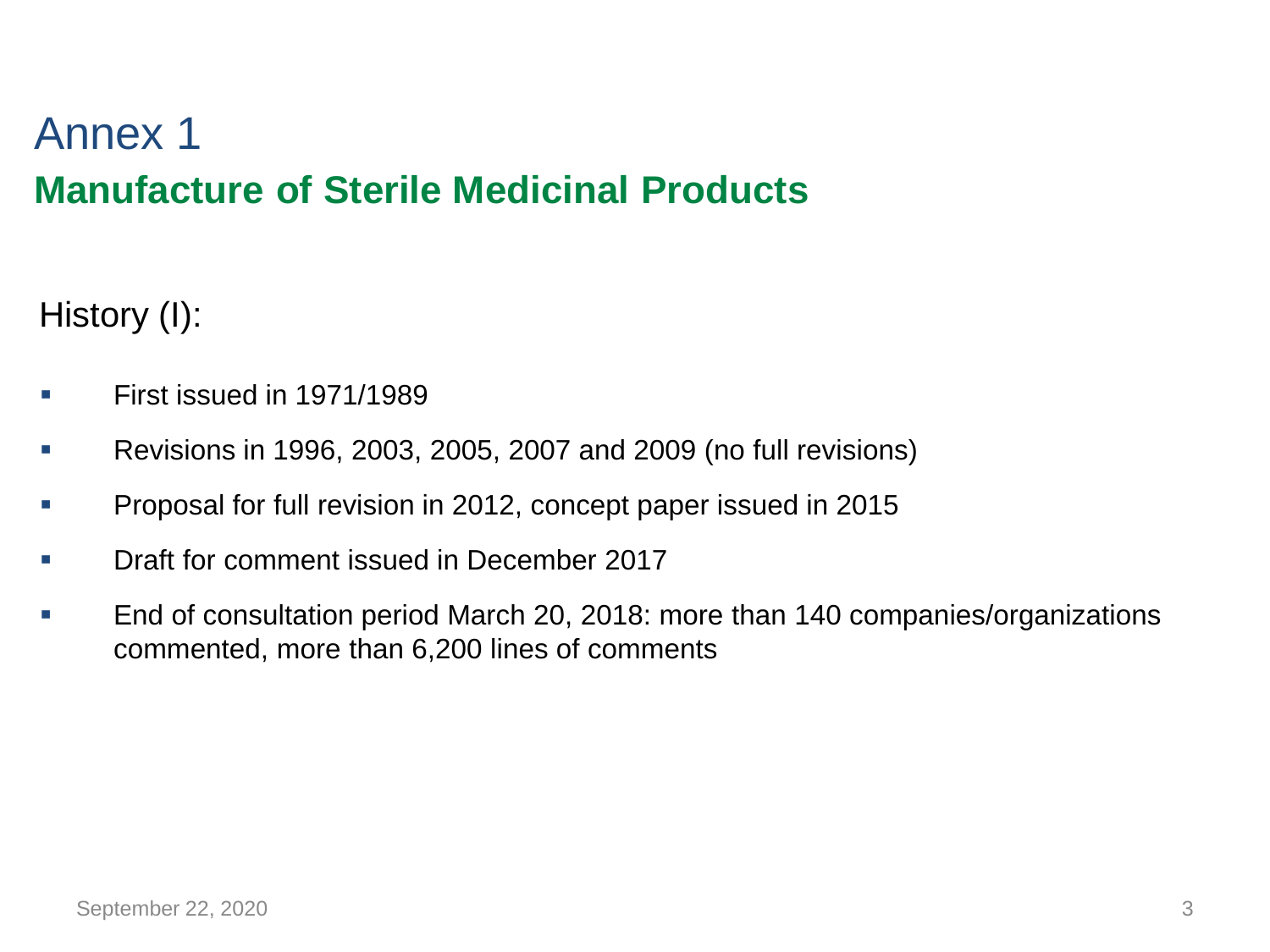## **(cont'd)** Annex 1

History (II):

- **EXED Annex 1 Working Group (A1 WG) reviewed and suggested approach to comments and** accepted or suggested alternatives
- Problems: "Brexit", Head of A1 WG left UK MHRA, a number of topics still under discussion
- Draft version no. 12 issued for a 3-months "targeted stakeholder consultation" on February 12, 2020
- Because of COVID-19 extension of consultation period until July 20,2020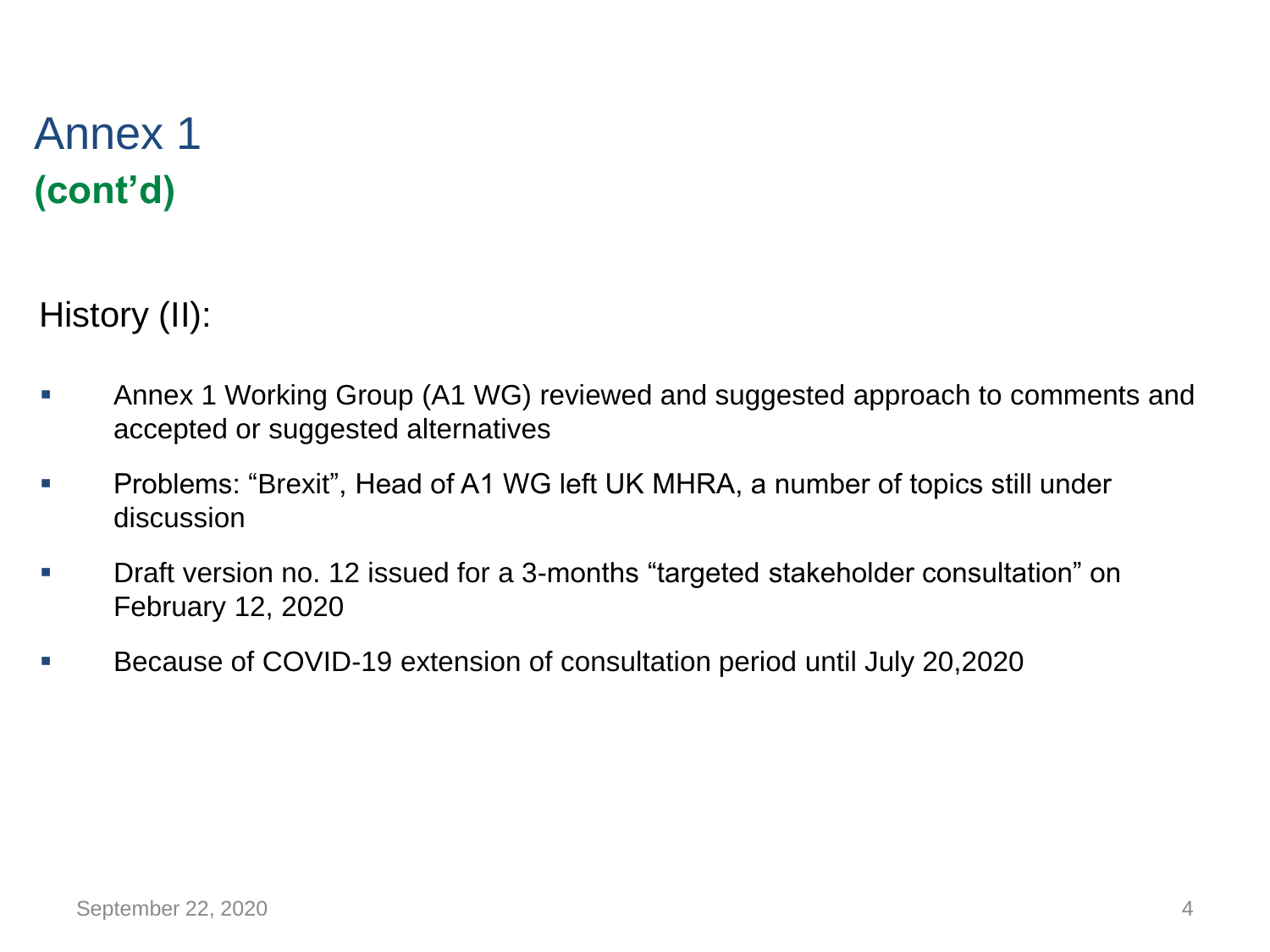# **A global approach** Annex 1









**Australian Government** 

**Department of Health** Therapeutic Goods Administration

Health Canada

Santé Canada



Ministry of Food and **Drug Safety** 



… and many others

September 22, 2020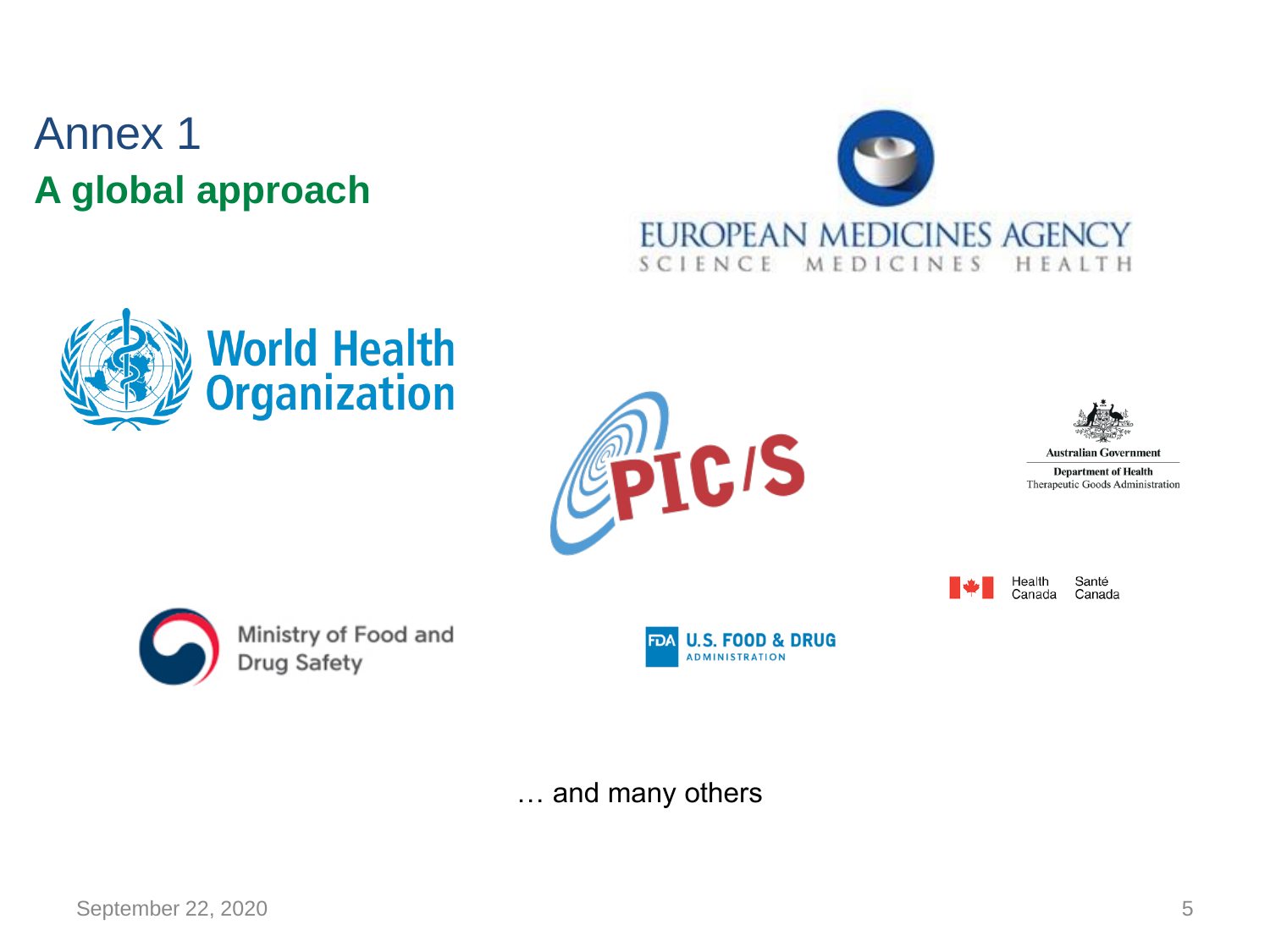## **"Scope"** Section 1

More than "sterile dosage forms":

- **All sterile products** from API through to finished dosage forms including excipients and primary packaging
- And: "May be used to support the manufacture of **other products** that are not intended to be sterile but where the control of microbial, particulate and pyrogen contamination is considered important"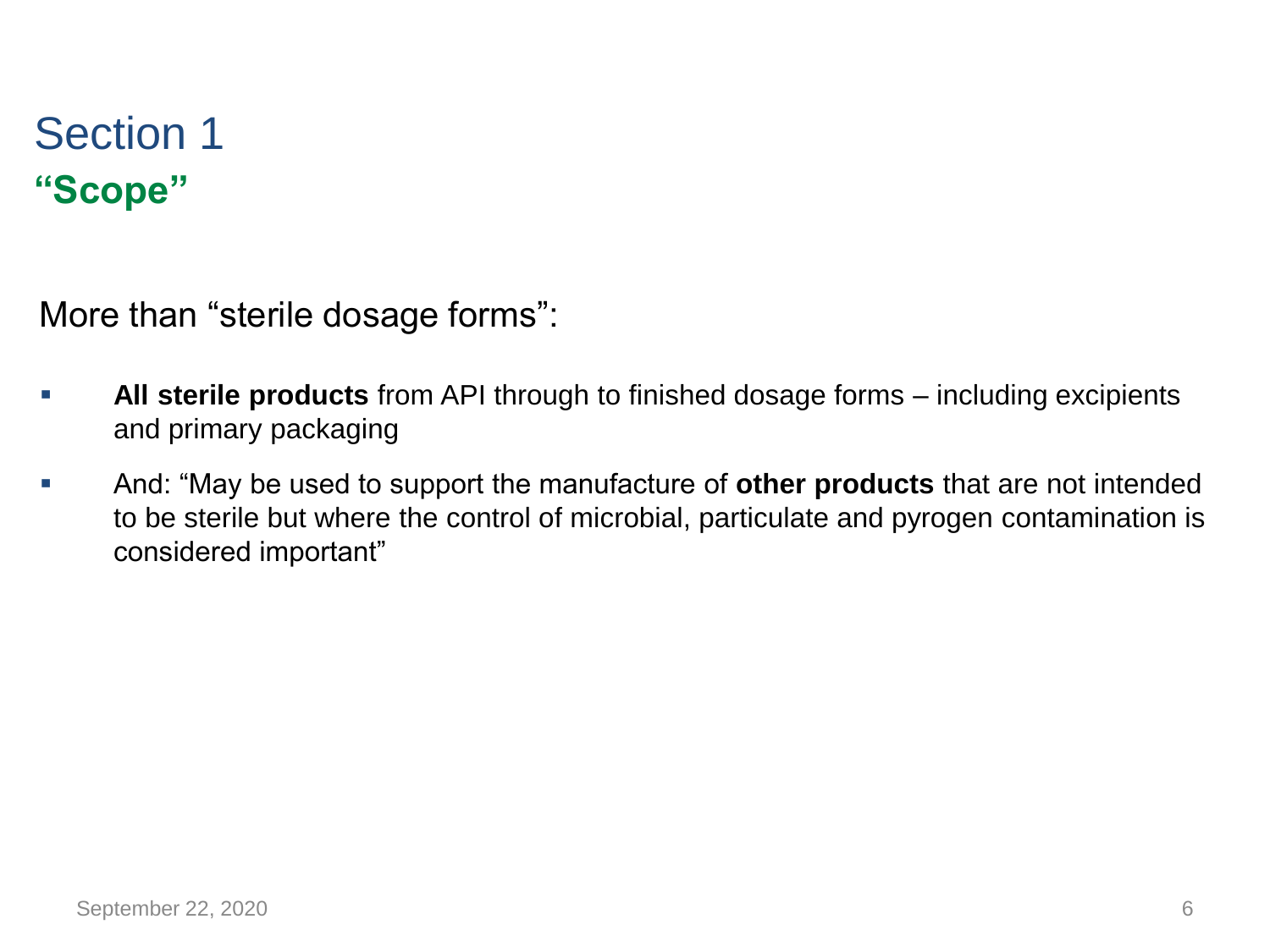## **"Principle"** Section 2

Key words:

- Application of "**quality risk management**" (QRM) principles
- "A **contamination control strategy** (CCS) should be implemented across the facility in order to assess the effectiveness of all the control and monitoring measures employed"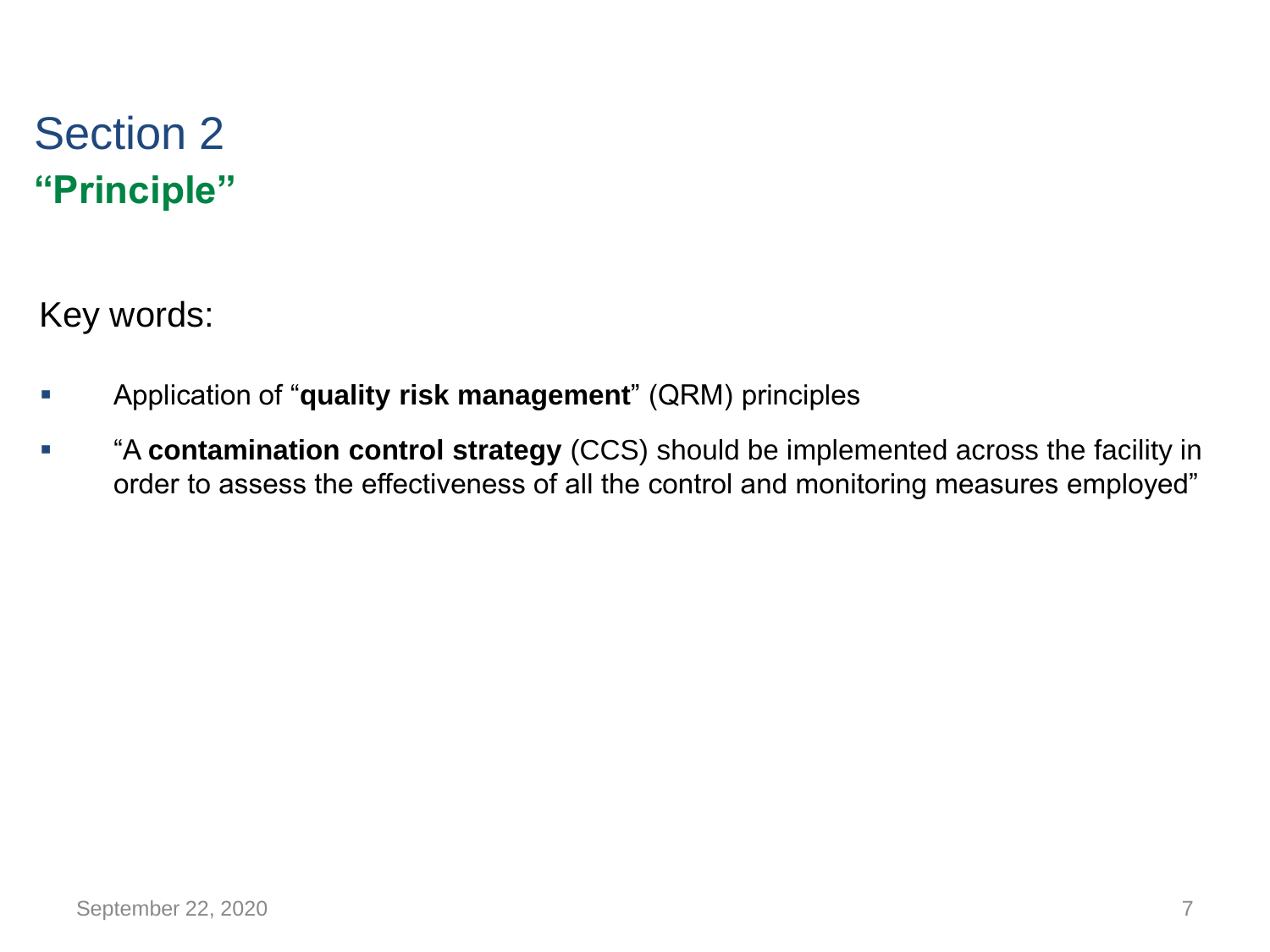CCS "should include but not be limited to":

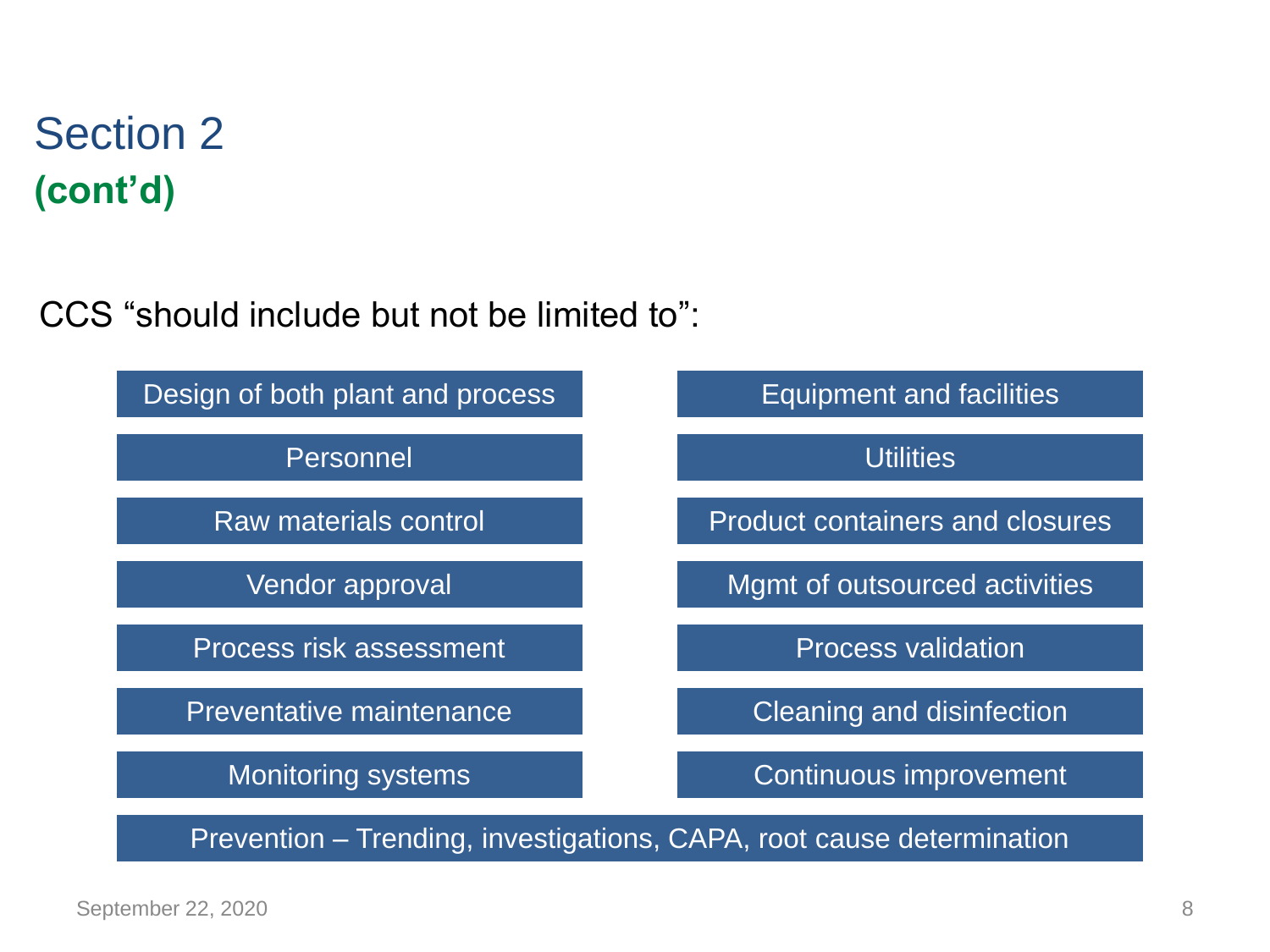#### **"Premises"** Section 4

Structure:

General requirements

Clean room design (e.g., airlocks, air supply and air-flow)

Barrier technologies

Clean room and clean air device qualification

**Disinfection**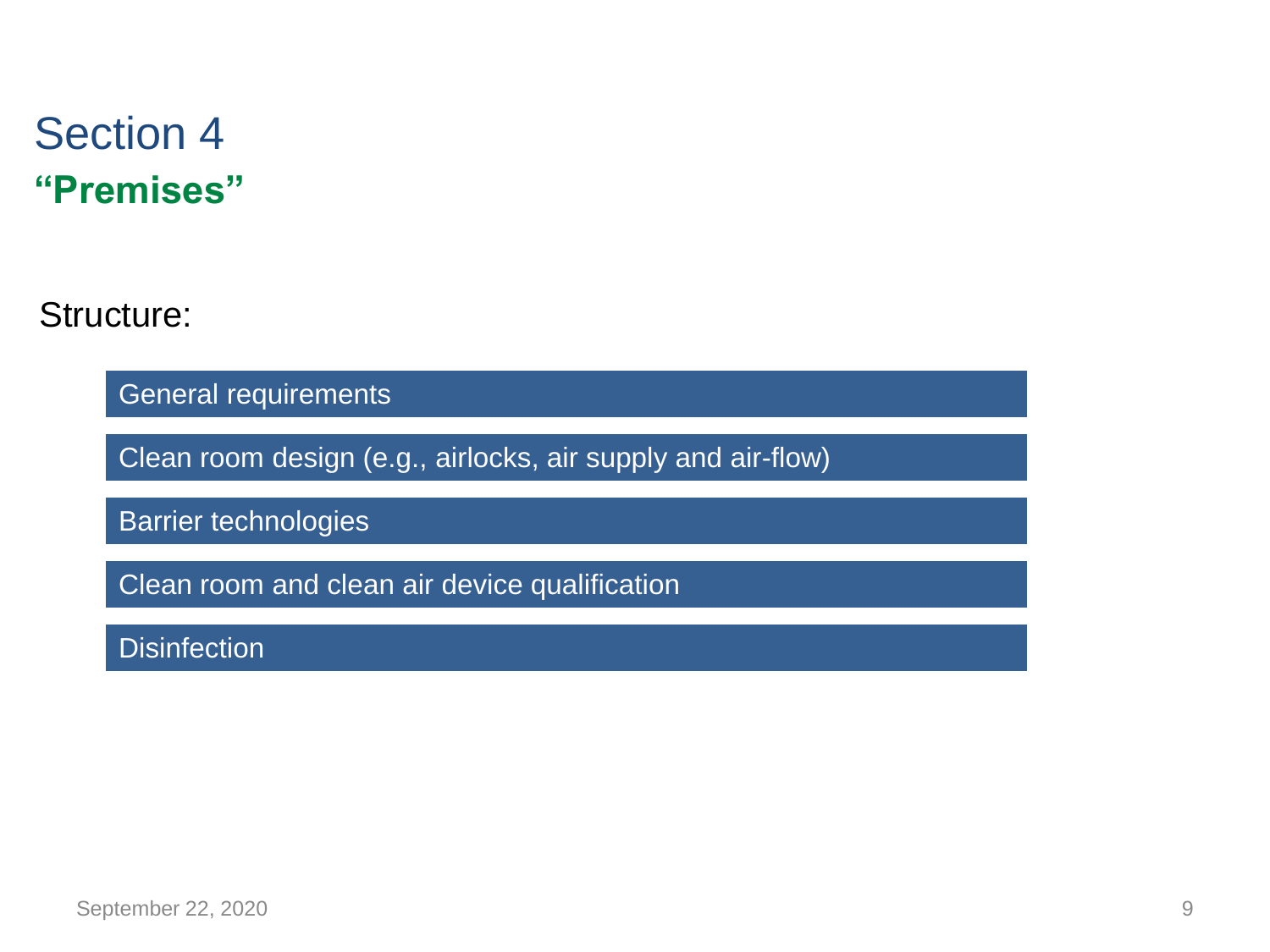Main topics of discussion:

- "For RABS used for aseptic processing (grade A) and open isolator, the background environment should meet at least grade B." ► "4.21 For RABS used for aseptic processing, the **background environment** should meet at least grade B. The background environment for open isolators should meet grade C or D, based on a risk assessment."
- 4.25 and 4.26 Classification of cleanrooms: glossary definition of **classification and qualification**
- "4.29 For cleanroom classification, the **airborne particulates** equal to or greater than 0.5 and 5 µm should be measured"
- "4.34 The **requalification** of cleanrooms and clean air equipment should be carried out periodically following defined procedures" (see table 3)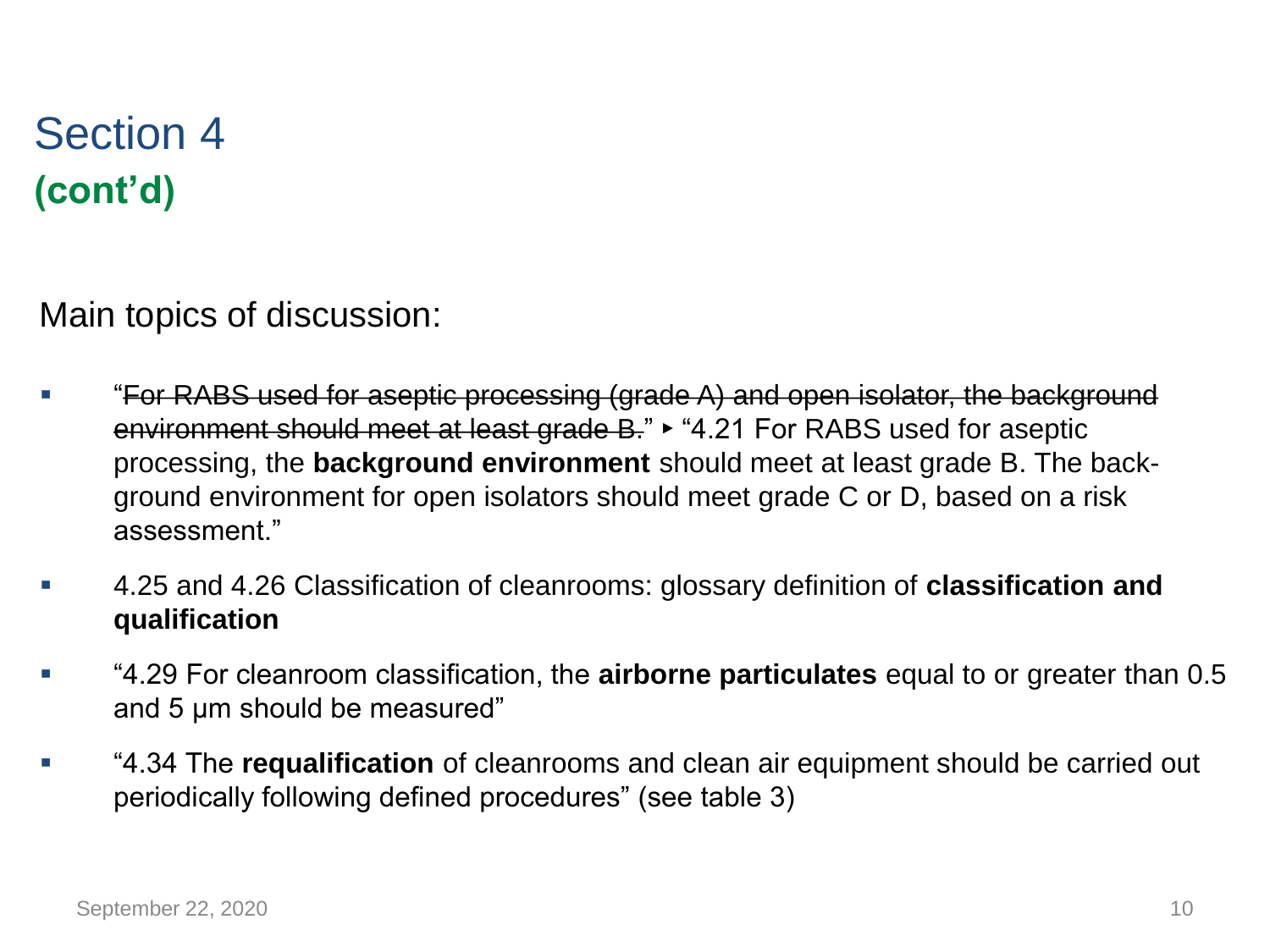#### **"Personnel"** Section 7

Key requirements:

- **Training** for aseptic gowning and aseptic practices
- Unsupervised access to grade A zone and grade B areas where aseptic operations will be conducted is restricted to appropriately qualified personnel who have passed gowning assessment and participated in a successful **aseptic process simulation** (APS) test
- Systems for **disqualification of personnel** from entry into cleanrooms based on aspects including ongoing assessment and/or identification of an adverse trend from the personnel monitoring program and/or after participation in a failed APS; once disqualified, retraining and requalification should be completed before permitting the operator to have any further involvement in aseptic practices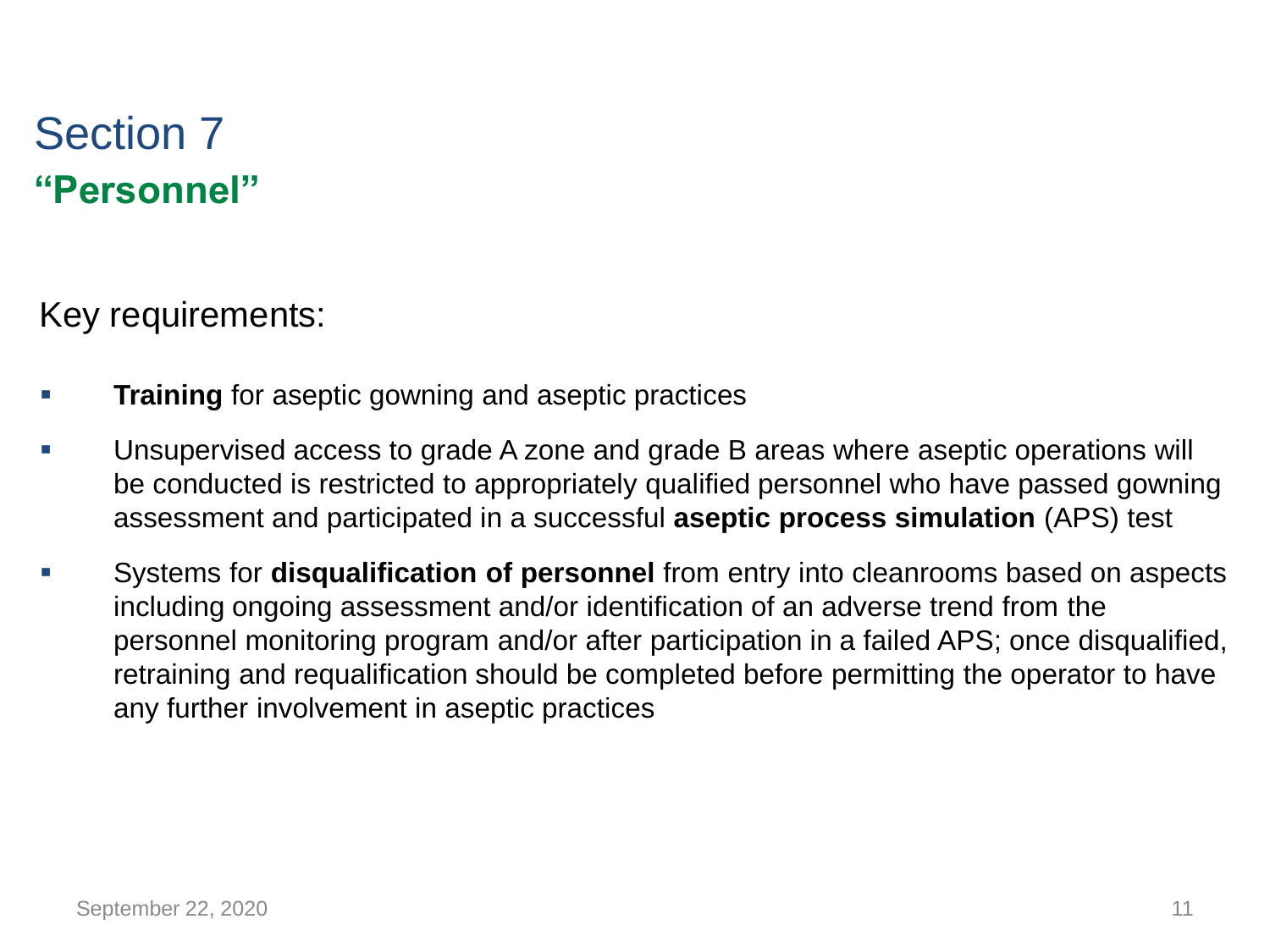## **"Production and Specific Technologies"** Section 8

Structure:

Terminally sterilized products

Aseptic preparation

Finishing of sterile products

Sterilization (by heat, moist heat, dry heat, radiation, ethylene oxide)

Filtration of products which cannot be sterilized in their final container

Form-Fill-Seal; Blow-Fill-Seal

Lyophilization

Closed systems; Single use systems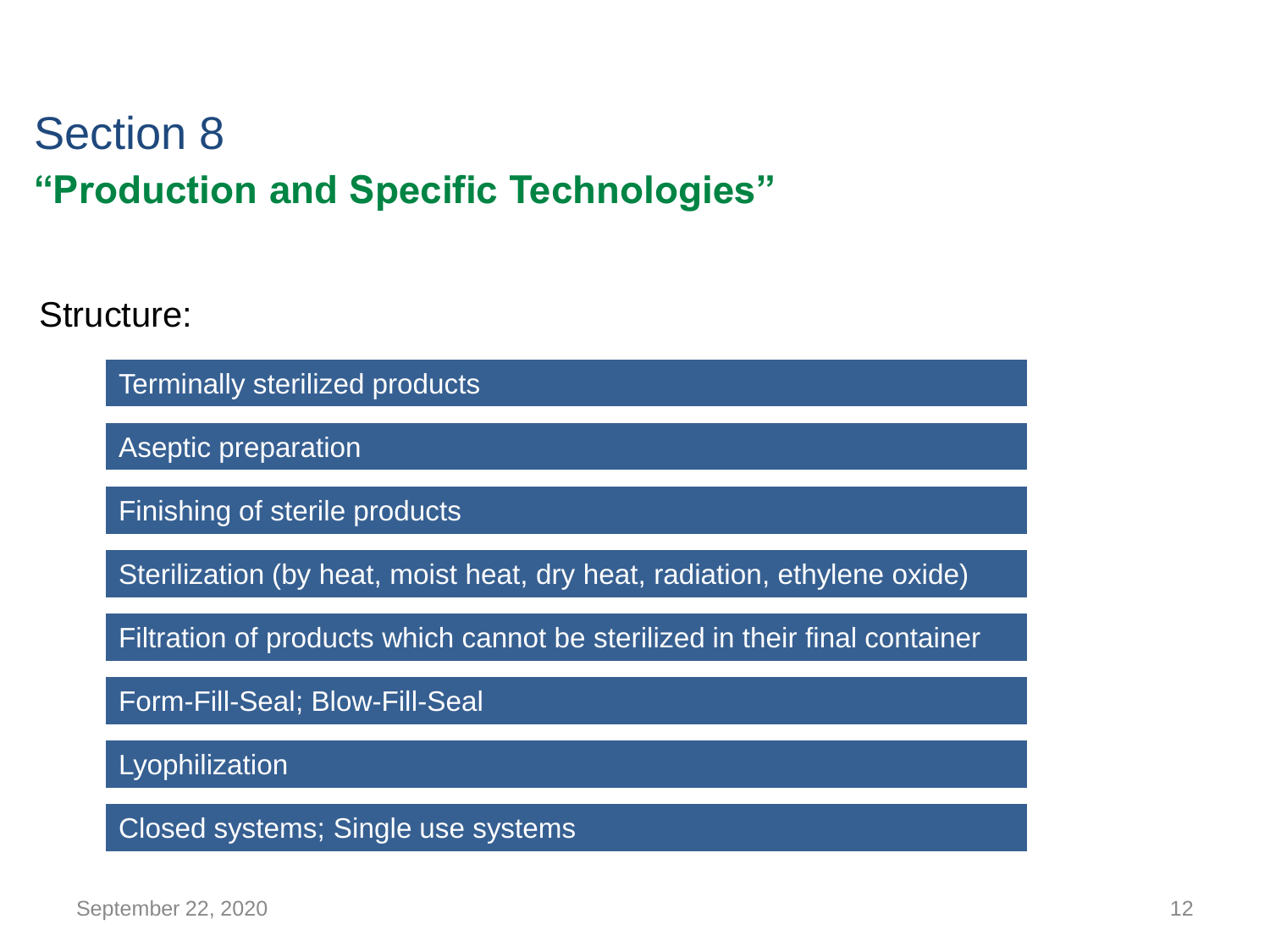Main topics of discussion (I):

- Containers closed by fusion, e.g. […] **Small and Large Volume Parenteral bags** should be subject to **100% integrity testing**
- "Integrity of the sterilized filter assembly should be verified by testing before use and by on line testing immediately after use" (**PUPSIT**) ► "8.88 … It is recognized that PUPSIT may **not always be possible** after sterilization due to process constraints (e.g. the filtration of very small volumes of solution). In these cases, an alternative approach may be taken providing that a thorough risk assessment has been performed and compliance is achieved by the implementation of appropriate controls to mitigate any risk of nonsterility. Points to consider in such a risk assessment should include …"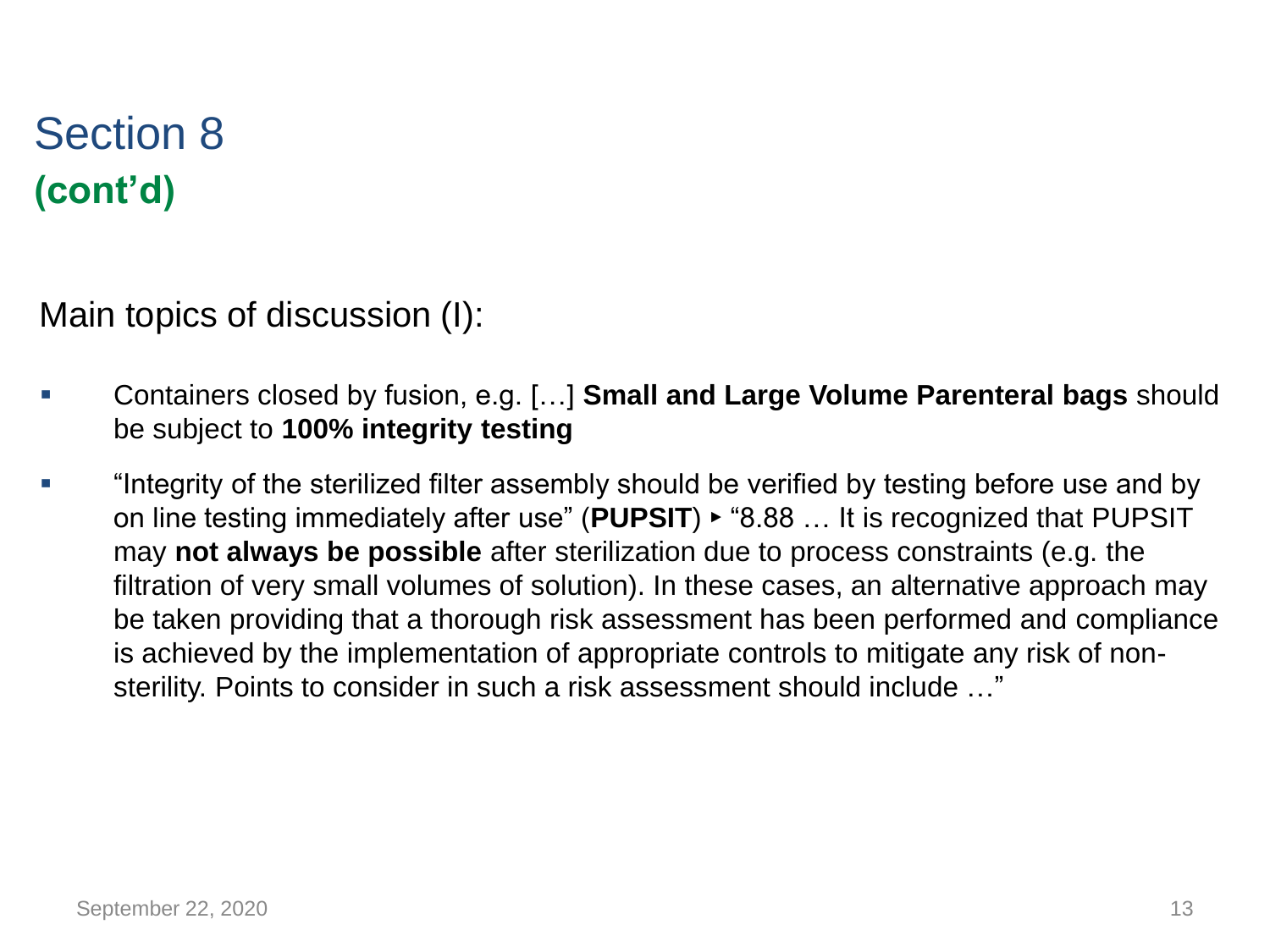Main topics of discussion (II):

- "Bioburden samples should be taken prior to the first filter and the sterilizing filter" ► "8.94 **Bioburden samples** should be taken from the bulk product and immediately prior to the final sterile filtration"
- "8.95 **Liquid sterilizing filters should be discarded after the processing of a single lo**t and the same filter should not be used for more than one working day unless such use has been validated" – transition period most likely longer than 6 months
- "The lyophilizer should be sterilized before each load" ► "8.112 **Lyophilizers** that are manually loaded or unloaded should normally be **sterilized** before each load. For lyophilizers loaded by automated closed systems or located within systems that exclude operator intervention, the frequency of sterilization should be justified and documented as part of the CCS"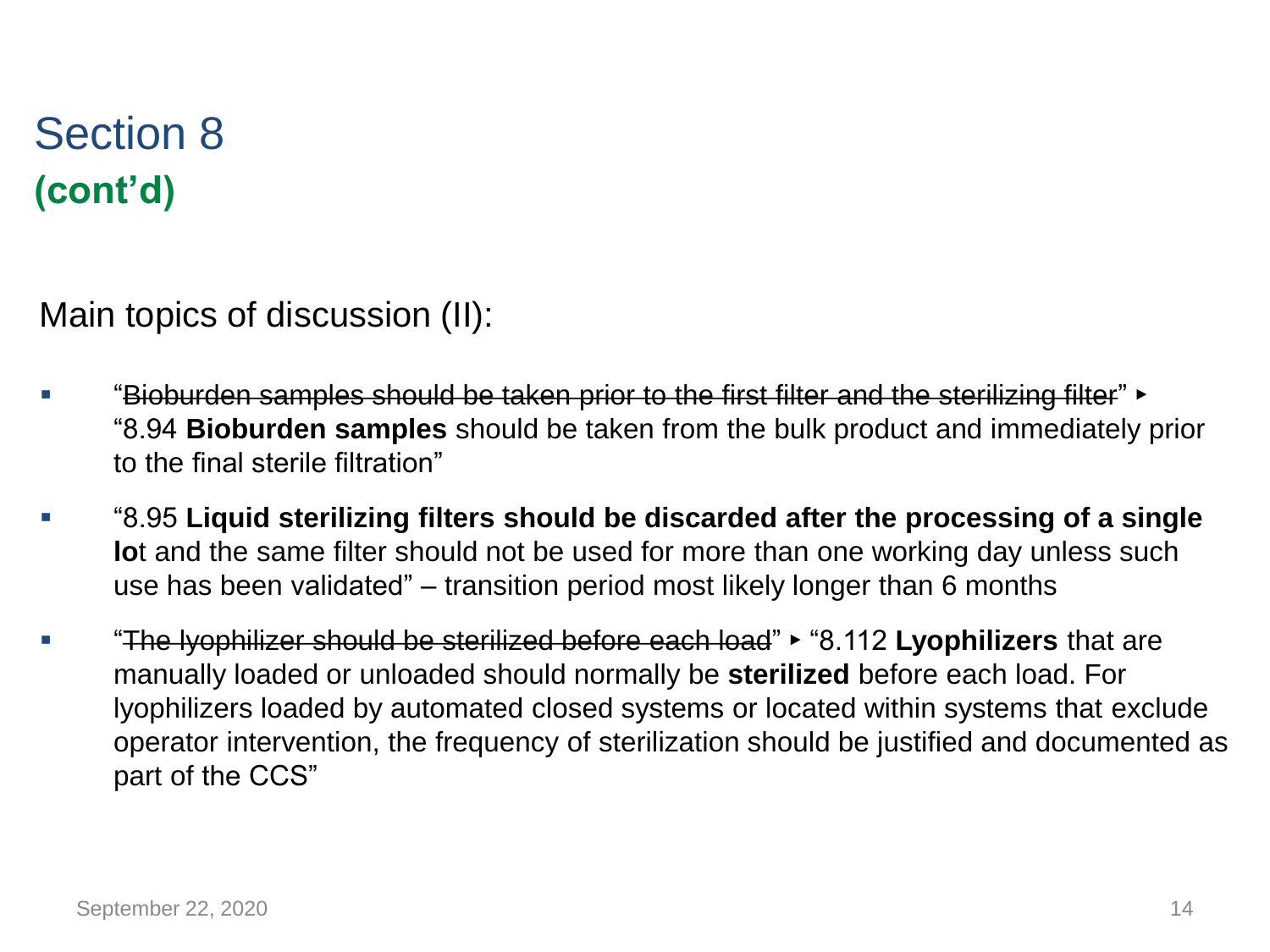## **"Viable and non-viable environmental & process monitoring"** Section 9

Structure:

General requirements

Environmental monitoring (EM)

EM - non-viable particles

EM and personnel monitoring - viable particles

Aseptic process simulation (also known as media-fill)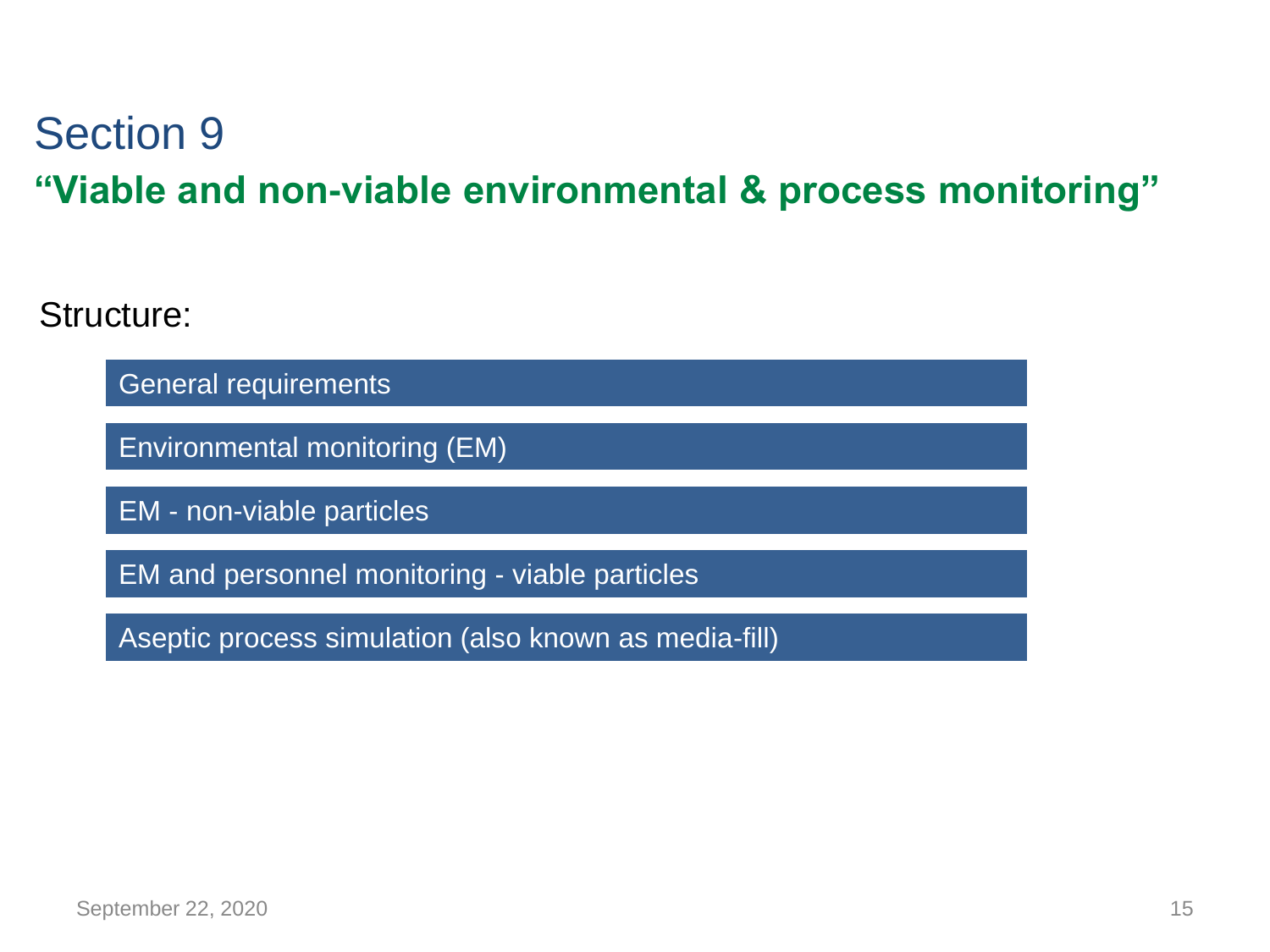Another component of a CCS:

Appropriately designed facilities

Qualified premises and equipment

Validated processes

Suitable procedures

Trained and qualified staff

Only then: Monitoring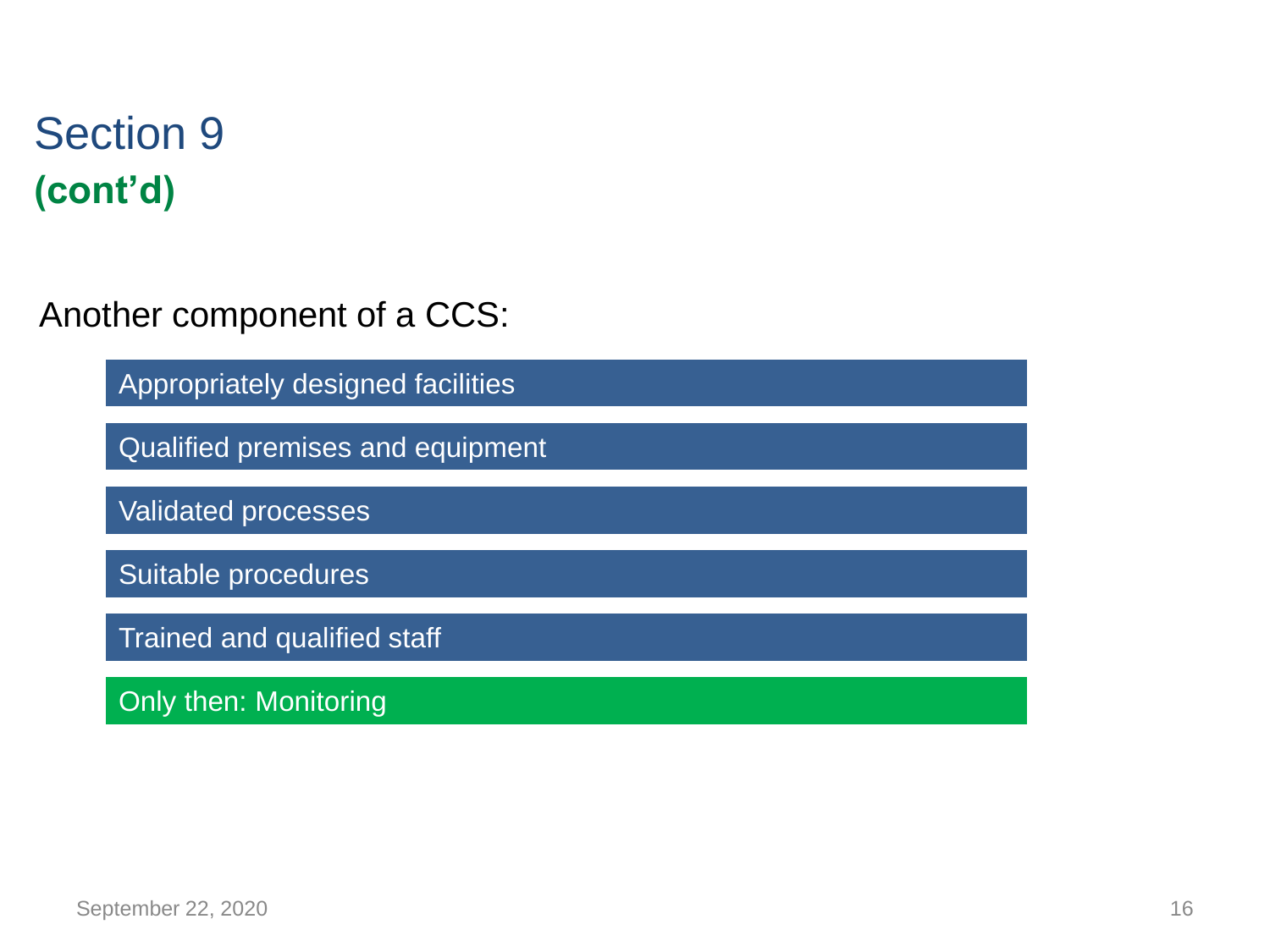Main topic of discussion:

APS – "The target should be zero growth. Any contaminated unit should result in a failed process simulation and the following actions should occur …"

Root Cause Analysis; determination and implementation of corrective measures; prompt review of all records relating aseptic production since last successful APS; probably affected batches should be placed under quarantine; demonstration of successful "process revalidation" (minimum 3 successful, consecutive repeat media fills) before resuming production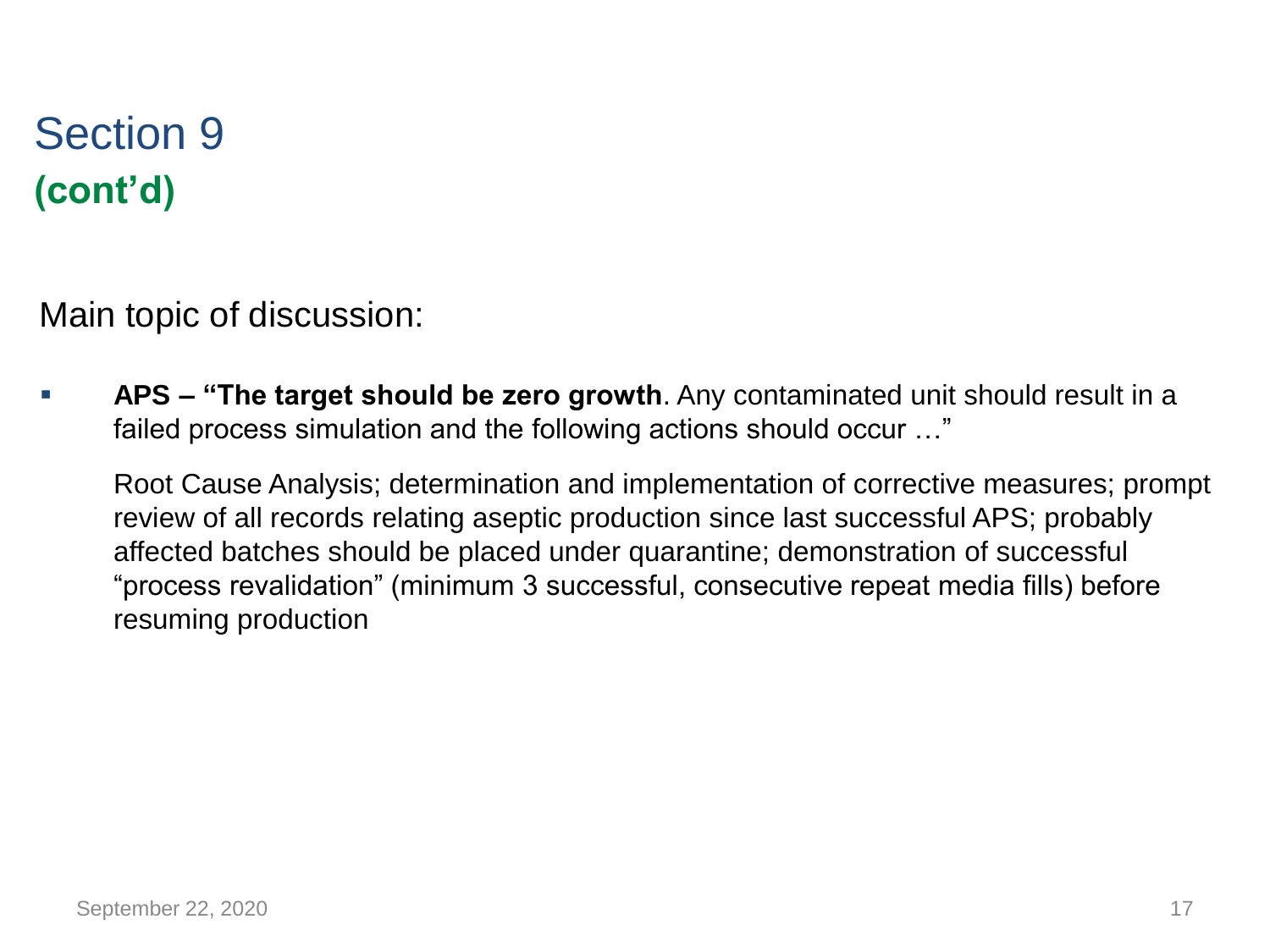# **"Quality Control"** Section 10

Main topics of discussion:

- **Sterility test** should be performed under aseptic conditions, which are at least consistent with the standard of clean room required for the aseptic manufacture"
- "Each sterilized load should be considered as different batches and require a separate sterility test • "Where the manufacturing process results in sub-batches (e.g. for terminally sterilized products) then sterility samples from each sub-batch should be taken and a sterility test for each sub-batch performed."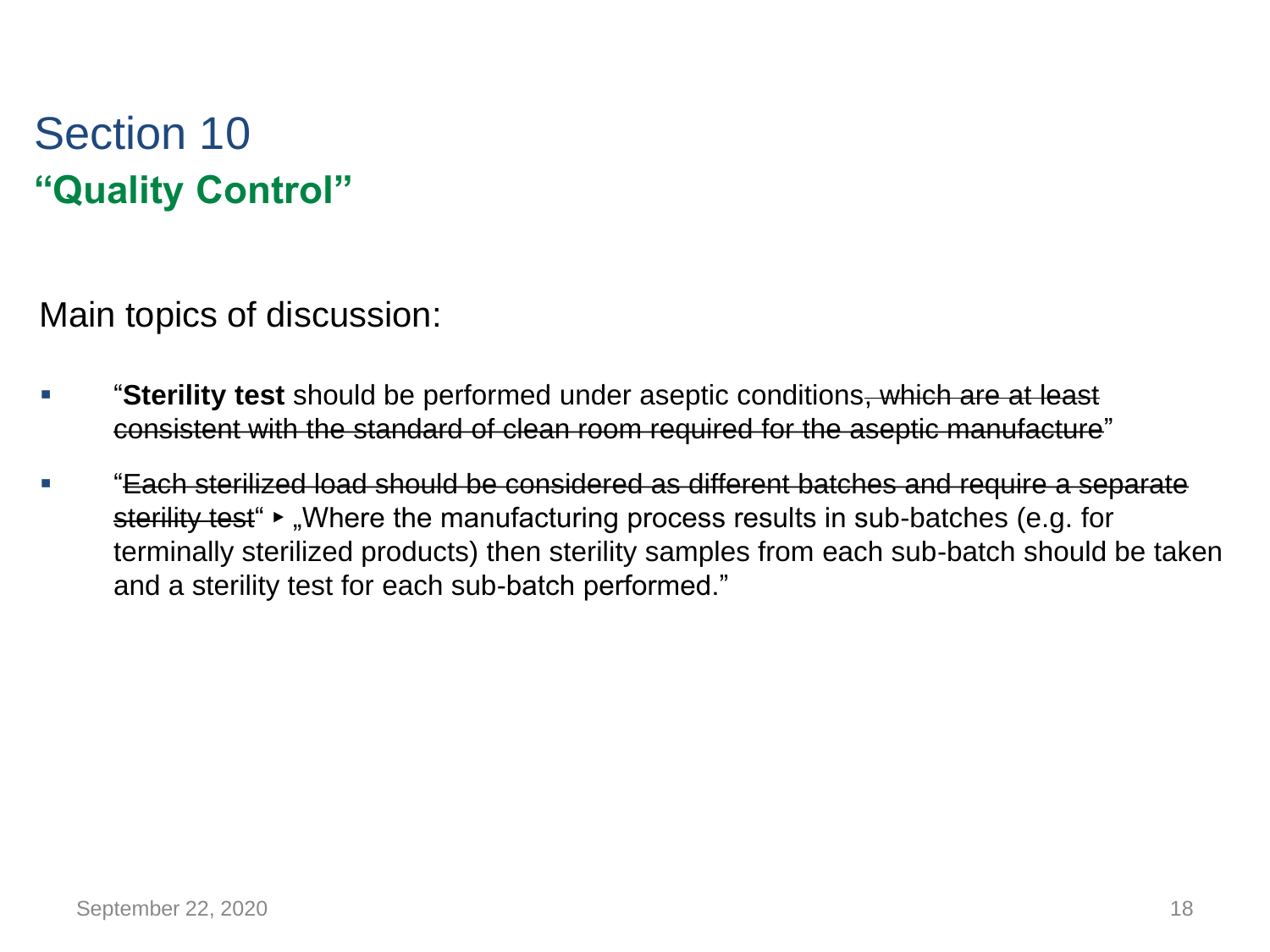#### **A look into the crystal ball** And now?